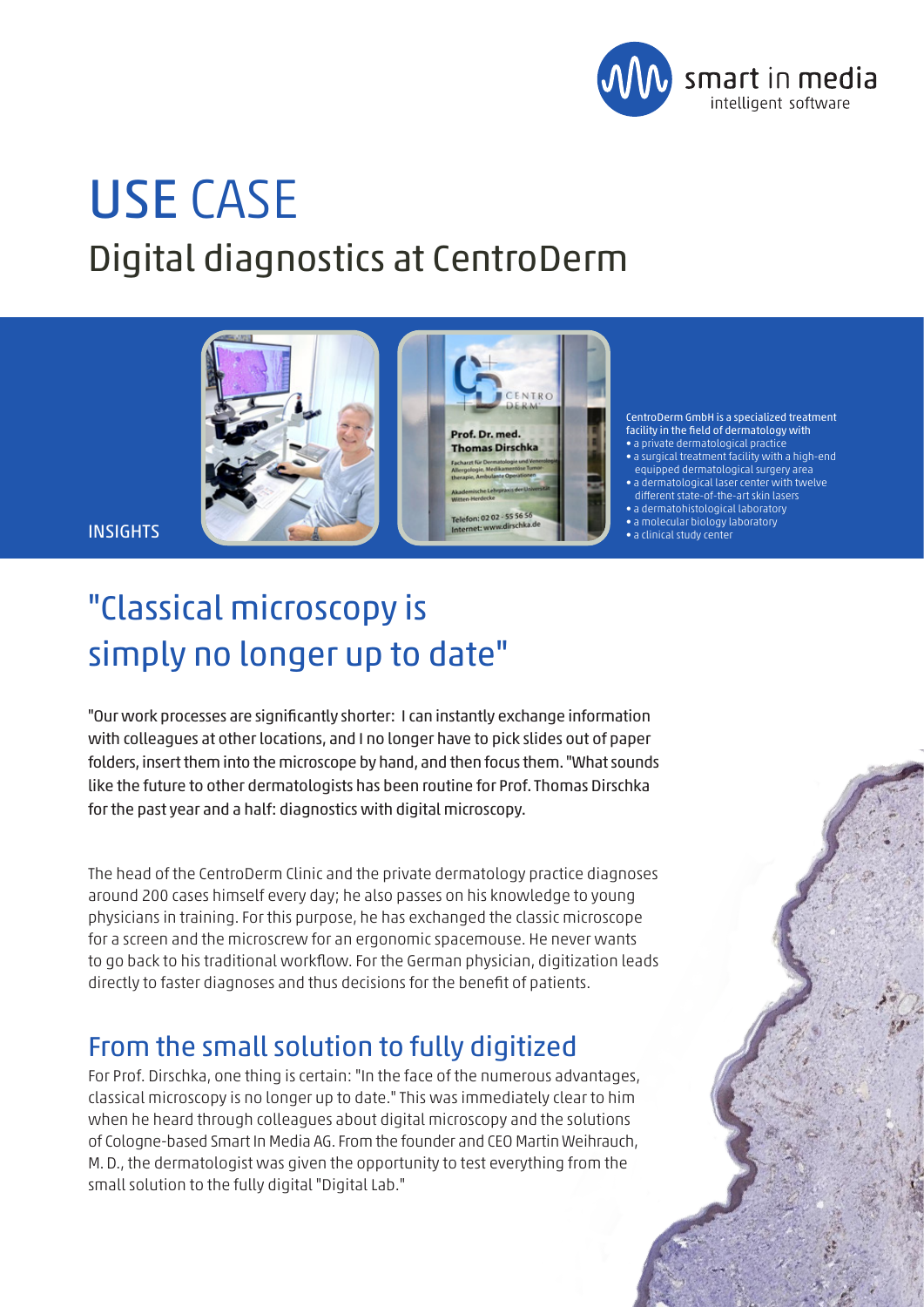Small solution? - "That's a microscope camera that physicians can use to scan slides directly on their microscope or transmit their view live to colleagues," describes Prof. Dirschka the entry-level "PathoZoom Scan & LiveView" solution. "Even in this, I can measure distances and annotate images before sending them to colleagues," says the 54-year-old.

## Diagnostics platform instead of just a viewer

CentroDerm is now fully digitized: In the "PathoZoom Digital Lab", all incoming slides are automatically digitized by a scanner, grouped into cases, and then assigned to the physicians. This eliminates the need for time-consuming manual sorting of slides into folders.

But this viewer function is not the end of the story. The "Digital Lab" contains a complete diagnostics platform that Smart In Media developed with physicians for physicians: In the course of digital diagnostics, Prof. Dirschka can use it to consult colleagues at other locations in real time for a second opinion or view slides live together with them. So hes saves time and money for courier trips.

## One hour of histology on vacation

But the dermatologist is even more delighted about the personal time and freedom that the Digital Lab gives him. Because via the platform, he can also diagnose from home or on the road via laptop and even smartphone. "On vacation in Italy, I met my former boss," says Prof. Dirschka. After drinking coffee, he said goodbye with the words: "So, I'm going to do an hour of histology now." That caused quite a bit of astonishment.

The Digital Lab also includes image analysis software that reliably quantifies tumor cells. For the CentroDerm owner, this means: "I save the time of counting cells by hand as I used to."





#### PROF. DR. THOMAS DIRSCHKA

Is digital microscopy suitable for all cases? Prof. Dirschka: We have not had any slide where we have seen a loss of quality due to scanning. And I'm alsways impressed by the 40x magnification.

#### Which scanners do you use?

Prof. Dirschka: We have Hamamatsu scanners in use. I am looking forward to upcoming solutions from Olympus and KFBIO.

Do you take advantage of the opportunity in the athoZoom Digital Lab to use artificial intelligence to support your diagnosis? Prof. Dirschka: We don't do that yet. Currently, only the image analysis tool for quantifying tumor cells is used daily. However, with the University of Wuppertal we are in the process of taking the first steps toward using self-trained AI in the Digital Lab. The project with Prof. Dr. Hanno Gottschalk's nstitute of Stochastics is about using the type and size of a melanoma to draw conclusions about a patient's life expectancy.